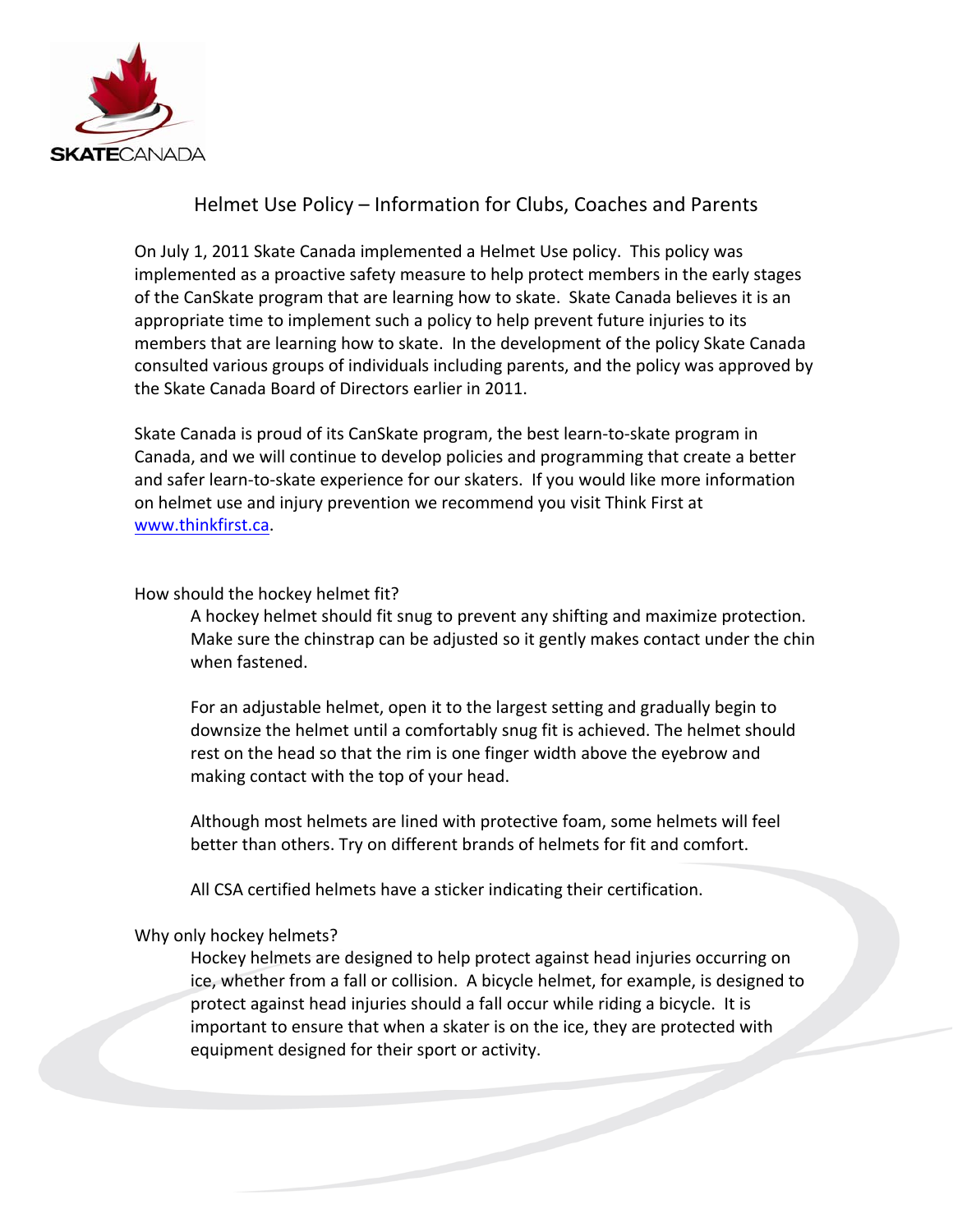Are face masks required as well?

Face masks are not mandatory; however young skaters may benefit from the added protection.

## Are used hockey helmets acceptable?

Hockey helmets and face protectors sold in Canada must meet safety standards set by the Canadian Standards Association (CSA). If the CSA sticker is not present, throw the product away. Hockey helmets normally last for about three to five years. Hockey helmets must not be used if previously subjected to a major impact or if older than five years or if showing visible signs of damage or if parts are missing. Hockey helmets must have labeling with the date of manufacture and have a chin strap. It is important that the helmet fit properly in order to ensure proper protection.

Can a parent sign a waiver absolving the club from any liability and allow their child to participate without a helmet?

No. The requirement to wear a helmet is a Skate Canada Policy and all clubs and members must abide by our policies. Therefore in order to participate in the CanSkate program all skaters who have not achieved Stage 5 in the CanSkate program or who lack good balance and control must wear a CSA approved hockey helmet while on the ice.

Why has up to and including Stage 5 been selected as the benchmark for helmet use? Skaters who lack good control/balance when skating forward, backward and have difficulty stopping, as well as maneuvering around obstacles on the ice are at a higher risk of being unable to control a fall, regardless of their age.

The CanSkate program has been developed to introduce basic skating skills to beginners in a safe and sequential manner. The learning progressions leading to and included in Stage 5 allow skaters to gain the necessary skills (balance, agility, and control) required to safely participate on the ice. While it may be likely that many Stage 5 skaters can skate reasonably well, ice surfaces can be very unpredictable and there is always a risk of falling, no matter what stage a skater is at. CanSkaters participate in a group environment with other skaters on the ice of different levels who may fall and cause other skaters to fall.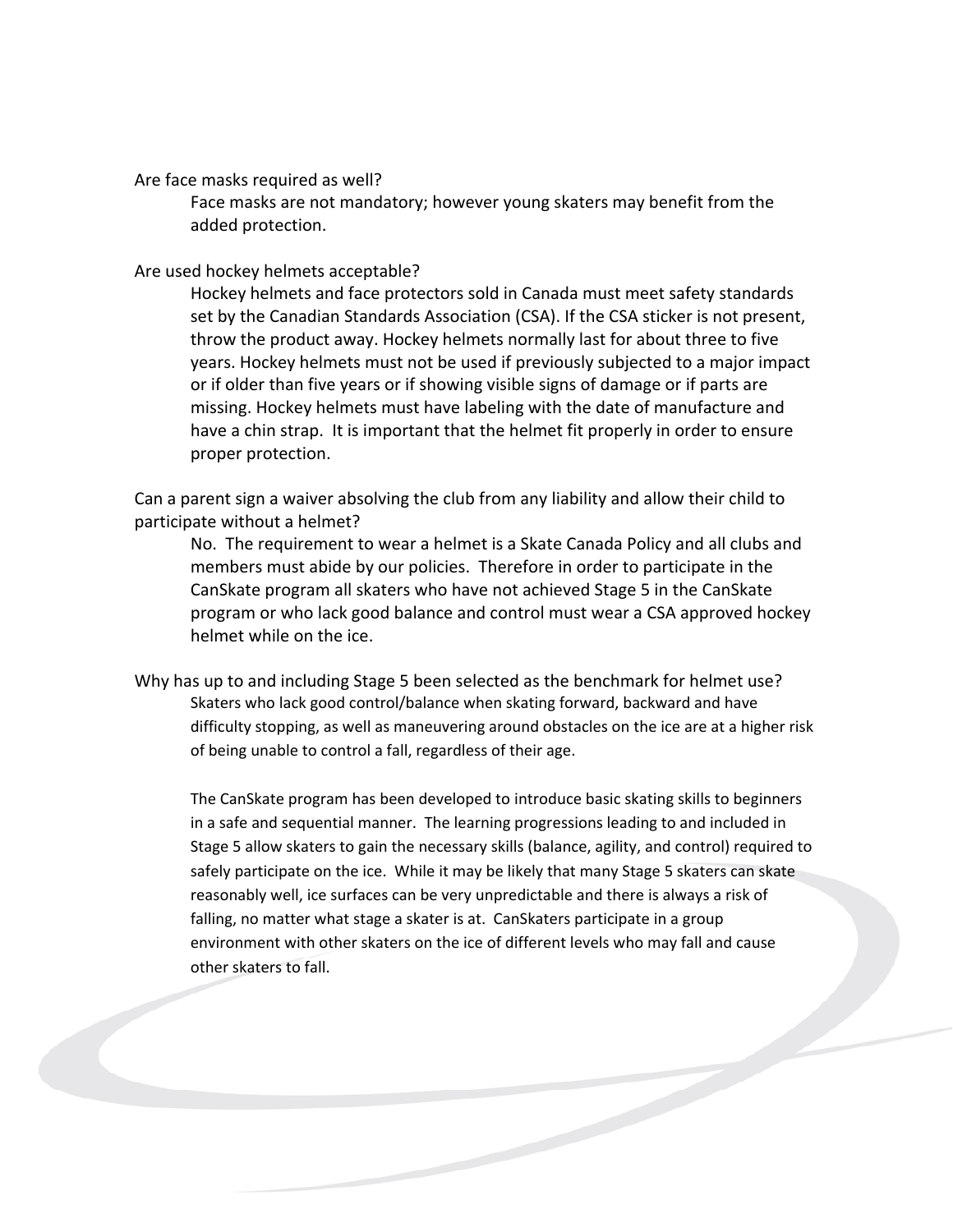This is an additional cost for parents. Does Skate Canada provide any incentives or fee reductions for CanSkate members having to purchase a helmet?

Most hockey helmets retail for approximately \$50. Many CSA approved hockey helmets are adjustable and could be used for many years of skating both within the club and recreationally outdoors during the winter months. Skate Canada does not currently offer any incentives for parents.

I am a coach. What do I do if there is a skater on the ice that should be wearing a helmet, but is not?

The helmet policy is not optional for clubs therefore should a skater who, according to our policy must wear a CSA approved hockey helmet, arrives at the rink and wishes to go on the ice without a helmet, he/she must be refused entry onto the ice surface.

Coaches are aware of this new policy and coaches should not be put into a situation where a skater who must wear a CSA approved hockey helmet is on the ice without the proper helmet. If this happens, the coach should escort the child off the ice as he/she does not meet the Skate Canada helmet policy requirement to participate in that program. Coaches must ensure the safety of the skaters at all times therefore if a skater is on the ice without an approved hockey helmet, this is a safety concern that must be addressed.

A coach cannot be reprimanded for enforcing Skate Canada Rules and Policies within a club.

Coaches should encourage and positively reinforce the use of hockey helmets in the CanSkate program.

- What other tips could you provide regarding prevention of falls and head injury? There are several ways to avoid head injury, in addition to wearing a helmet. The following are some basic guidelines:
	- Use quality equipment skates with good support, proper fit, laced correctly and sharpened regularly help the skater maintain control on the ice – therefore less chance of falling
	- Dress appropriately no scarves, overly bulky snowsuits, or hair in the face as this may restrict movement, vision
	- Warm up and cool down appropriately to avoid muscle strain and stress on the joints
	- Use skill progressions to prepare for more difficult moves; coach must ensure that beginners are taught proper way to fall and get up
	- Ensure coaches have valid first aid certification